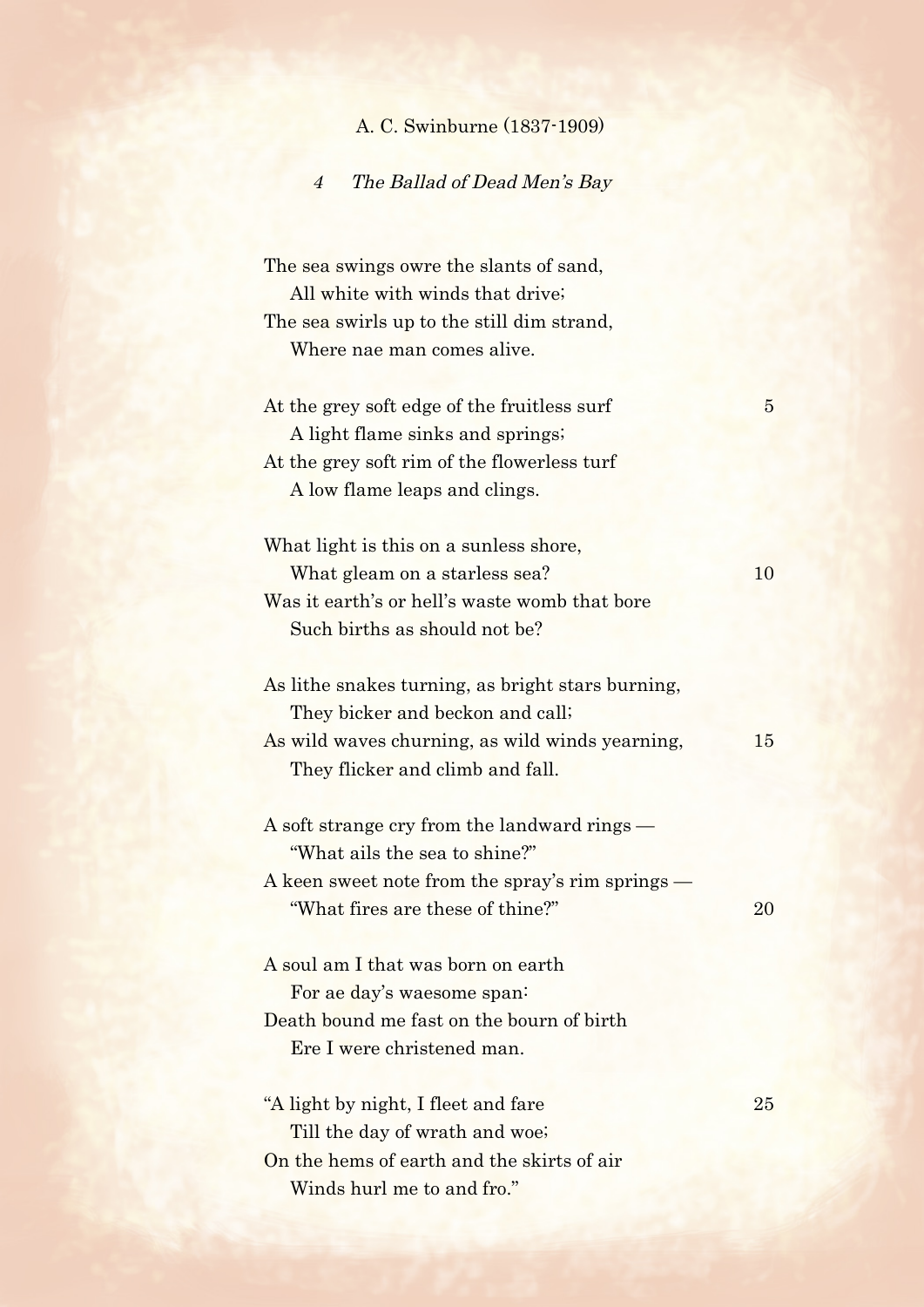| "O well is thee, though the weird be strange"     |    |
|---------------------------------------------------|----|
| That bids thee flit and flee;                     | 30 |
| For hope is child of the womb of change,          |    |
| And hope keeps watch with thee.                   |    |
|                                                   |    |
| "When the years are gone, and the time is come,   |    |
| God's grace may give thee grace;                  |    |
| And thy soul may sing, though thy soul were dumb, | 35 |
| And shine before God's face.                      |    |
| "But I, that lighten and revel and roll"          |    |
| With the foam of the plunging sea,                |    |
| No sign is mine of a breathing soul               |    |
|                                                   | 40 |
| That God should pity me.                          |    |
| "Nor death, nor heaven, nor hell, nor birth       |    |
| Hath part in me nor mine:                         |    |
| Strong lords are these of the living earth        |    |
| And loveless lords of thine.                      |    |
|                                                   |    |
| "But I that know nor lord nor life"               | 45 |
| More sure than storm or spray,                    |    |
| Whose breath is made of sport and strife,         |    |
| Whereon shall I find stay?"                       |    |
|                                                   |    |
| "And wouldst thou change thy doom with me,        |    |
| Full fain with thee would I:                      | 50 |
| For the life that lightens and lifts the sea      |    |
| Is more than earth or sky.                        |    |
| "And what if the day of doubt and doom            |    |
| Shall save nor smite not me?                      |    |
| I would not rise from the slain world's tomb      | 55 |
| If there be no more sea.                          |    |
|                                                   |    |
|                                                   |    |
| "Take he my soul that gave my soul,               |    |
| And give it thee to keep;                         |    |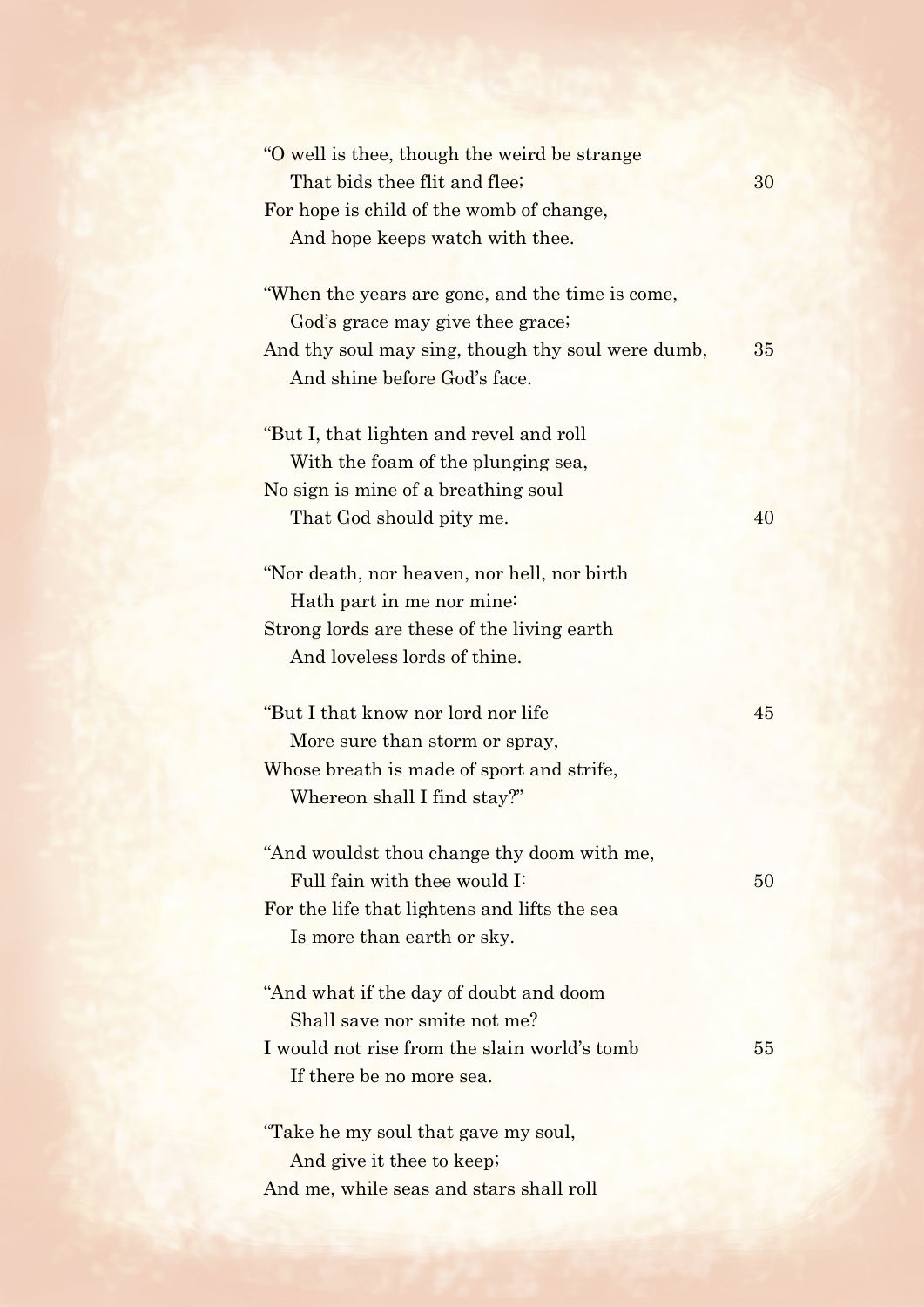| Thy life that falls on sleep."                                            | 60 |
|---------------------------------------------------------------------------|----|
| That word went up through the mirk mid sky,<br>And even to God's own ear: |    |
| And the Lord was ware of the keen twin cry,                               |    |
| And wroth was he to hear.                                                 |    |
| He's tane the soul of the unsained child                                  | 65 |
| That fled to death from birth;                                            |    |
| He's tane the light of the wan sea wild,                                  |    |
| And bid it burn on earth.                                                 |    |
| He's given the ghaist of the babe new-born                                |    |
| The gift of the water-sprite,                                             | 70 |
| To ride on revel from morn to morn                                        |    |
| And roll from night to night.                                             |    |
| He's given the sprite of the wild wan sea                                 |    |
| The gift of the new-born man,                                             |    |
| A soul for ever to bide and be                                            | 75 |
| When the years have filled their span.                                    |    |
| When a year was gone and a year was come,                                 |    |
| O loud and loud cried they -                                              |    |
| "For the lee-lang year thou hast held us dumb                             |    |
| Take now thy gifts away!"                                                 | 80 |
| O loud and lang they cried on him,                                        |    |
| And sair and sair they prayed:                                            |    |
| "Is the face of thy grace as the night's face grim                        |    |
| For those thy wrath has made!"                                            |    |
| A cry more bitter than tears of men                                       | 85 |
| From the rim of the dim grey sea; $-$                                     |    |
| "Give me my living soul again,                                            |    |
| The soul thou gavest me,                                                  |    |
| The doom and the dole of kindly men,                                      |    |
| To bide my weird and be!"                                                 | 90 |
|                                                                           |    |